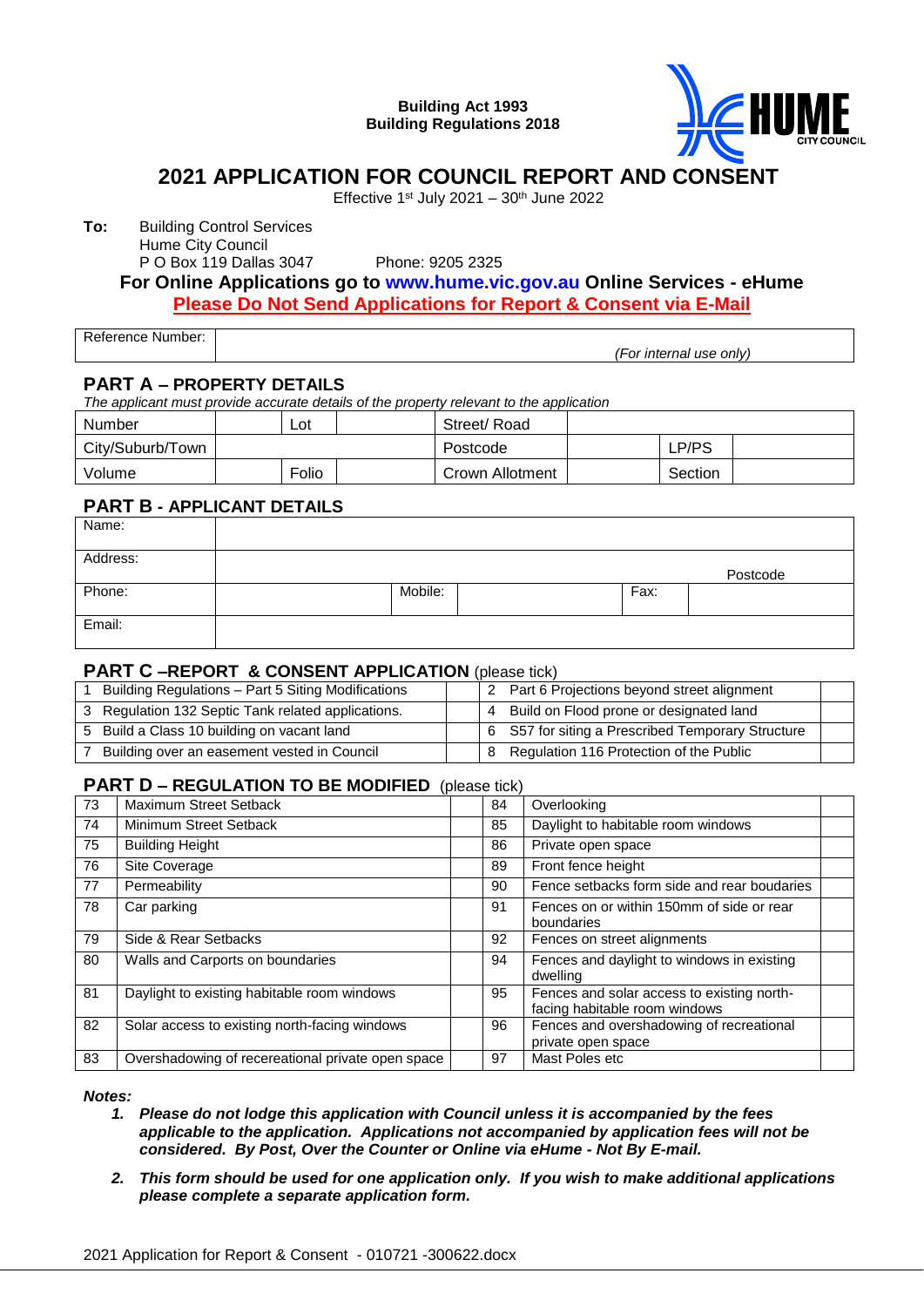| Details of Application |                                                                                                              |
|------------------------|--------------------------------------------------------------------------------------------------------------|
|                        |                                                                                                              |
|                        |                                                                                                              |
|                        | *Please provide written description of how the proposed building work does not comply with the regulation/s. |

## **PART E – SUPPORTING DOCUMENTATION**

*All applications must be accompanied by the following information:*

| Application No.   | 1. Current certificate of title, plan of subdivision and any covenant details                        |
|-------------------|------------------------------------------------------------------------------------------------------|
| 1, 2 & 8 & 5      | 2. Two Full sets of drawings with Developers Approval Endorsement                                    |
|                   | 3. Affected adjoing property owners written consent (Use Council Form - P24 Form 5)                  |
|                   | 4. Statement in support of application addressing the relevant Minister's Guidelines /MG12 (for copy |
|                   | of Minister's Guidelines please visit www.vba.vic.gov.au)                                            |
| Application No.   | 1. Current certificate of title, plan of subdivision and any covenant details                        |
| 3, 4, 6 & 8       | 2. Two Full sets of drawings                                                                         |
|                   | 3. Application 8 - requires Risk Management Plan addressing Pedestrian and Traffic Safety            |
| Application No. 7 | 1. Current certificate of title, plan of subdivision and any covenant details                        |
|                   | (Not more than 1 month old)                                                                          |
|                   | 2. Two Full sets of design drawings and site plans – Architectural and Structural.                   |
|                   | 3. Oher Reporting Authority consent in writing - Water, Sewer, Gas, Electricity, Telecom etc.        |

*Note: If affected Adjoining Property Owners Written Consent is not supplied with the application and you wish Council to write to the affected adjoining property owners on your behalf, you will be charged an additional fee of \$80.00.*

#### **PART F – FEES**

| Items 1, 2, 3, 4, $5 - R36(3)$                                        | \$294.75 per regulation |
|-----------------------------------------------------------------------|-------------------------|
| Item 8 R116 Protection of the Public                                  | \$299.10                |
| Item $6$ (S57)                                                        | \$820.00 inc GST        |
| Item 7 Regulation 130(1) Application fee                              | \$635.00                |
| Section 173 legal agreement fee (Applicable Where Consent is Granted) | \$880.00 inc GST        |
| Affected Adjoining Owners Consultation                                | \$82.50 inc GST         |

In making this application I understand that the fees and charges associated with this application must be paid upon application and that I am responsible to pay any additional fees incurred by Council and that no refunds will be available once the application has been formally lodged.

#### **APPLICANT'S SIGNATURE:…………………………………………………….. DATE:………/………./20…….**

| <b>Office Use Only</b>  |           |                |  |  |  |  |  |  |
|-------------------------|-----------|----------------|--|--|--|--|--|--|
| <b>Application Fee:</b> | Date Paid | Receipt number |  |  |  |  |  |  |

#### **IMPORTANT INFORMATION**

The siting and design of Single Dwellings and associated outbuildings is regulated by the Building Regulations. Some housing estates in Hume City also have siting and design Rules or Building Envelopes that are unique to the allotments in the particular estate. Where this is the case the Building Regulations may be overridden by the unique siting and design rules or building envelopes.

If in any particular case there is a conflict between the regulations and unique siting and design rules or building envelopes advice should be sought from Hume City Council Building Control Services department, telephone 9205 2200. Copies of the Building Act 1993 and the Building Regulations 2018 can be accessed from the web site of the Victorian Government [www.legislation.vic.gov.au](http://www.legislation.vic.gov.au/)

Council consent is required if a person wishes to site or design a Single Dwelling or any associated outbuilding in a manner that does not comply with the regulations. To apply for Council consent an application for Council Report & Consent must be lodged with the Council. Occasionally an application for a Planning Permit or approval will be necessary instead of an application for Council Council Report & Consent if this is a requirement of Planning legislation.

Council requires the applicant to supply adjoining owners comments in relation to an application at the time of lodgement. *See Affected Adjoining Owners Consent Form*.

This information is collected for the purposes of complying with the requirements of the Building Act 1993. Council will not disclose this information unless it is permitted to do so in accordance with the Act(s), or per the provisions of Council's Information Privacy and Health Records Policy. Failing to provide sufficient or necessary information may limit Council's ability to provide related service(s).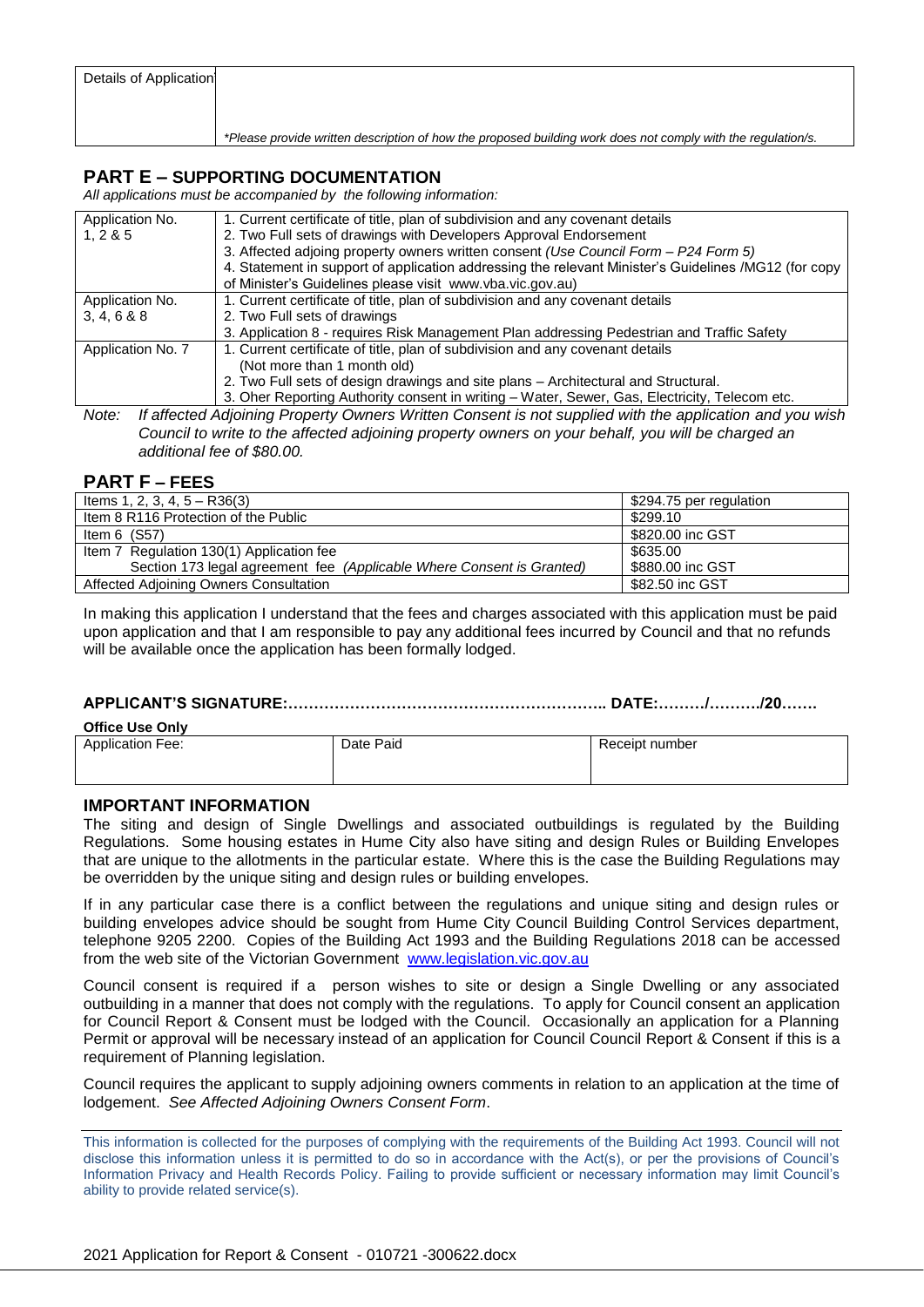**Building Act 1993 Building Regulations 2018**



# **2021 AFFECTED ADJOINING OWNERS CONSENT FORM**

Effective 1st July 2021 –  $30<sup>th</sup>$  June 2022

Reference Number: *(For internal use only)*

#### **PART A – PROPERTY DETAILS OF SITING MODIFICATION**

*The applicant must provide accurate details of the property relevant to the application*

| Number           | Lot      | Street/Road     |         |  |
|------------------|----------|-----------------|---------|--|
| City/Suburb/Town |          | Postcode        | LP/PS   |  |
| Volume           | $F$ olio | Crown Allotment | Section |  |

#### **PART B – REGULATION TO BE MODIFIED** (please tick)

| R73        | Maximum Street Setback                           | R84        | Overlooking                                                                 |  |
|------------|--------------------------------------------------|------------|-----------------------------------------------------------------------------|--|
| <b>R74</b> | Minimum Street Setback                           | <b>R85</b> | Daylight to habitable room windows                                          |  |
| <b>R75</b> | <b>Building Height</b>                           | R86        | Private open space                                                          |  |
| R76        | Site Coverage                                    | R89        | Front fence height                                                          |  |
| <b>R77</b> | Permeability                                     | R90        | Fence setbacks from side & rear boundaries                                  |  |
| <b>R78</b> | Car parking                                      | R91        | Fences on or within 150mm of side or rear<br>boundaries                     |  |
| <b>R79</b> | Side & Rear Setbacks                             | R92        | Fences on street alignments                                                 |  |
| R80        | Walls on boundaries                              | R94        | Fences and daylight to windows in existing<br>dwelling                      |  |
| R81        | Daylight to existing habitable room windows      | R95        | Fences and solar access to existing north-<br>facing habitable room windows |  |
| R82        | Solar access to existing north-facing windows    | R96        | Fences and overshadowing of recreational                                    |  |
|            |                                                  |            | private open space                                                          |  |
| R83        | Overshadowing of recreational private open space | R97        | Mast Poles etc                                                              |  |
|            | <b>Unique Estate Design Rules</b>                |            | Other                                                                       |  |

# **PART C – DESCRIPTION OF PROPOSED SITING MODIFICATION**

#### **PART D – DETAILS OF AFFECTED ADJOINING PROPERTY OWNER**

| Name:    |         |      |           |
|----------|---------|------|-----------|
| Address: |         |      | Postcode: |
| Phone:   | Mobile: | Fax: |           |
| Email:   |         |      |           |

#### **PART E – DETAILS OF AFFECTED ADJOINING PROPERTY**

| Number           | Lot   | Street/Road     |         |  |
|------------------|-------|-----------------|---------|--|
| City/Suburb/Town |       | Postcode        | LP/PS   |  |
| Volume           | Folio | Crown Allotment | Section |  |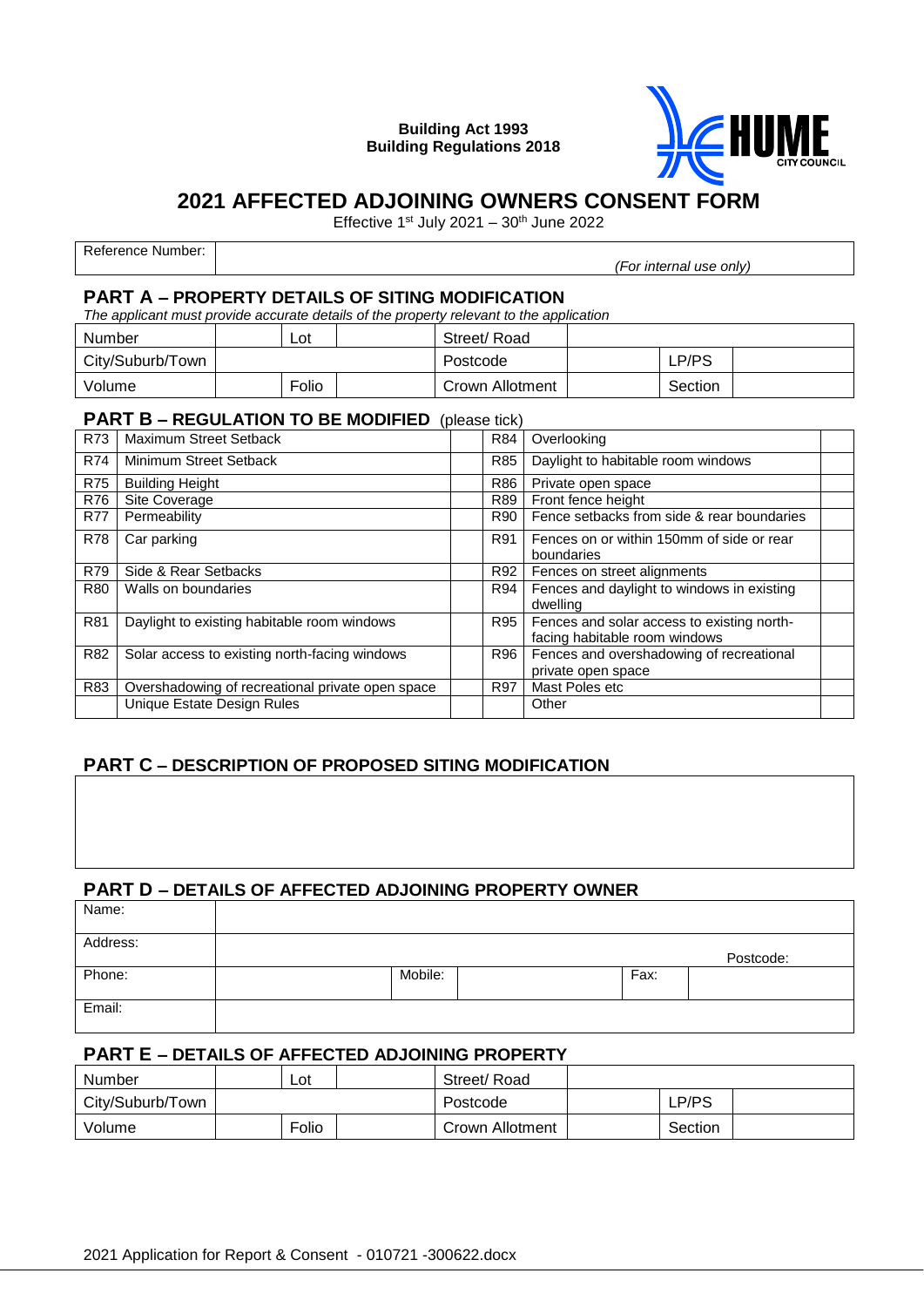## **PART F - CONSENT OR DISAGREEMENT**

If you agree with or give your consent to the proposal tick the "**Yes**" box below and proceed to **Part G**

If you disagree with and do not give your consent to the proposal tick the "**No**" box below.

 $\Box$  **Yes**  $\Box$  **No** (tick the applicable box)

If you ticked "**No**" sign in **Part F1** below.

If you ticked "**No**" you will also be required to provide a written submission in support of your disagreement with the proposal. Your submission should address and respond to the criteria set out in the Ministers Guideline *MG-12* - *Siting and Design of Single Dwellings*. The guideline is available from the Victorian Building Authority website *www.vba.vic.gov.au*

#### *Part F1 – I/we disagree and do not give consent to the proposal*

| Signature of Owner/s | Date: |  |
|----------------------|-------|--|
| Signature of Owner/s | Date: |  |

If you ticked "**Yes**" proceed to **Part G** – Declaration of Consent and sign **Part G1** below.

#### **PART G – DECLARATION OF CONSENT**

In signing this declaration of consent I/we agree to the following terms and conditions;

- i. I/we being the undersigned are the owner/s of the affected adjoining property referred to in Part E of this form.
- ii. I/we have viewed the plans and design documents referrable to this proposal.
- iii. I/we fully understand the nature of this proposed siting regulation modification and the consequences arising out of Council's granting approval of same.
- iv. I/we have no reservations in relation to Council granting approval to this proposed siting regulation modification.
- v. I/we have not been subject to any undue coercion and freely provide our agreement and consent to Council's granting approval to the proposed siting modification.

| Signature of Owner/s                | Date: |  |
|-------------------------------------|-------|--|
| Signature of Owner/s                | Date: |  |
| Name of Independent Witness         |       |  |
| Signature of Independent<br>witness | Date: |  |

# *Part G1 – I/we agree/consent to the proposal*

#### *Note: All Owners of affected adjoining land must sign the relevant parts of this document*

This information is collected for the purposes of complying with the requirements of the Building Act 1993. Council will not disclose this information unless it is permitted to do so in accordance with the Act(s), or per the provisions of Council's Information Privacy and Health Records Policy. Failing to provide sufficient or necessary information may limit Council's ability to provide related service(s).